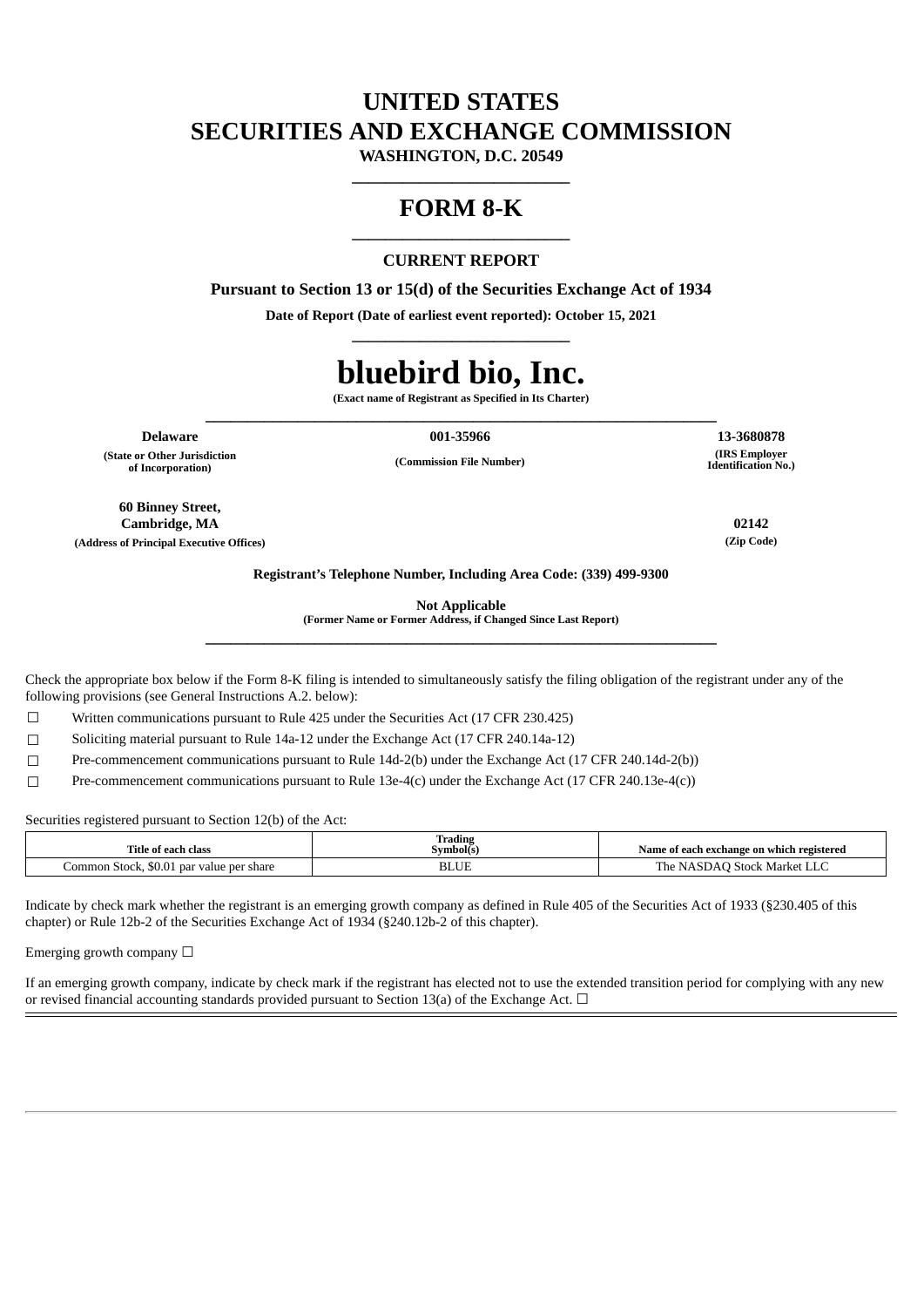#### Item 5.02 Departure of Directors or Certain Officers; Election of Directors; Appointment of Certain Officers; Compensatory Arrangements of **Certain Officers.**

Effective October 15, 2021, the board of directors (the "Board") of bluebird bio, Inc. (the "Company") appointed Elisabeth Leiderman, M.D. to the Board as a Class I director and increased the size of the Board to twelve. Dr. Leiderman will serve as the chair of the audit committee of the Board, effective upon the consummation of the planned separation of the Company's oncology programs and portfolio from its severe genetic disease programs and portfolio through the spinoff of 2seventy bio, Inc., as an independent, publicly-traded Delaware corporation.

Since September 2020, Elisabeth Leiderman, M.D. has served as Chief Financial Officer and Head of Corporate Development for Decibel Therapeutics, a clinical-stage biotechnology company developing novel gene therapeutics for restoration of hearing loss and balance disorders, with its headquarters in Boston, Massachusetts and is listed on Nasdaq. Before joining Decibel, from January 2020 to August 2020, Dr. Leiderman served as Chief Business Officer for Complexa, Inc., a clinical stage biopharmaceutical company focused on life-threatening fibrosis and inflammatory diseases. Prior to Complexa, Dr. Leiderman was Senior Vice President, Head of Corporate Development at Fortress Biotech from November 2016 to November 2019. Earlier in her career from 2007 to 2016, Dr. Leiderman developed her transaction and capital markets expertise in the healthcare investment banking groups at Nomura, Credit Suisse, Jefferies and UBS. Dr. Leiderman began her career in medical affairs at AstraZeneca, where she analyzed product and industry trends related to the central nervous system. Dr. Leiderman earned an M.D. from the Sackler School of Medicine at Tel Aviv University, an MBA from The Wharton School at the University of Pennsylvania and a B.A. from The University of Pennsylvania.

In connection with her appointment, on October 15, 2021, the Company granted Dr. Leiderman a stock option to purchase 7,500 shares of the Company's common stock, par value \$0.01 per share ("Common Stock"), at a purchase price equal to the closing price per share of the Common Stock on the NASDAQ Global Select Market on October 15, 2021. Dr. Leiderman was also granted on October 15, 2021 restricted stock units for 4,663 shares of Common Stock. The stock options and restricted stock units vest ratably over three years in annual installments.

Dr. Leiderman is not a party to any transaction with the Company that would require disclosure under Item 404(a) of Regulation S-K, and there are no arrangements of understandings between Dr. Leiderman and any other persons pursuant to which she was elected as a director.

#### **Item 8.01 Other Events.**

In connection with the planned separation of the Company and 2seventy bio, Inc. ("2seventy") into two independent, publicly traded companies, October 19, 2021 has been set as the record date for the dividend of shares of common stock of 2seventy to be distributed to the Company's stockholders in order to effect the separation. Each stockholder of record as of the close of business on October 19, 2021 will receive, on the distribution date, one share of 2seventy common stock for every three shares of the Company's common stock held. The share dividend is expected to be distributed to the Company's stockholders on or about November 4, 2021. Following the separation, the Company's stockholders will also receive cash in lieu of any fractional shares of 2seventy common stock that those holders would have received after application of the above ratio.

On October 18, 2021 the Securities and Exchange Commission declared 2seventy's Registration Statement on Form 10 (the "Form 10") effective. The completion of the separation is subject to certain conditions described in the Form 10, including those conditions set forth in the Separation Agreement to be entered into between the Company and 2seventy, the form of which is filed as an exhibit to the Form 10. No action is required by the Company's stockholders in order to receive the shares of 2seventy common stock in the dividend distribution.

"When-issued" trading for 2seventy common stock and "ex-distribution" trading for the Company's common stock is expected to commence on October 18, 2021 under the stock ticker symbols "TSVTV" and "BLUEV", respectively. A description of these expected trading markets is included in the Form 10. After the separation, 2seventy common stock is expected to trade on the Nasdaq Global Select Market under the stock ticker symbol "TSVT" and the Company will continue to trade on Nasdaq Global Select Market under the stock ticker symbol "BLUE."

On October 18, 2021, the Company issued a press release regarding the matters described in this Current Report on Form 8-K. The full text of such press release is filed as Exhibit 99.1 to this Current Report on Form 8-K and is incorporated herein by reference.

This Current Report on Form 8-K contains forward-looking statements. Investors are cautioned not to place undue reliance on these forwardlooking statements, including statements about the completion, structure, timing and terms of the planned separation, the distribution and markets for bluebird and 2seventy stock. Each forward-looking statement is subject to risks and uncertainties that could cause actual events to differ materially from *those expressed or implied in such statement.*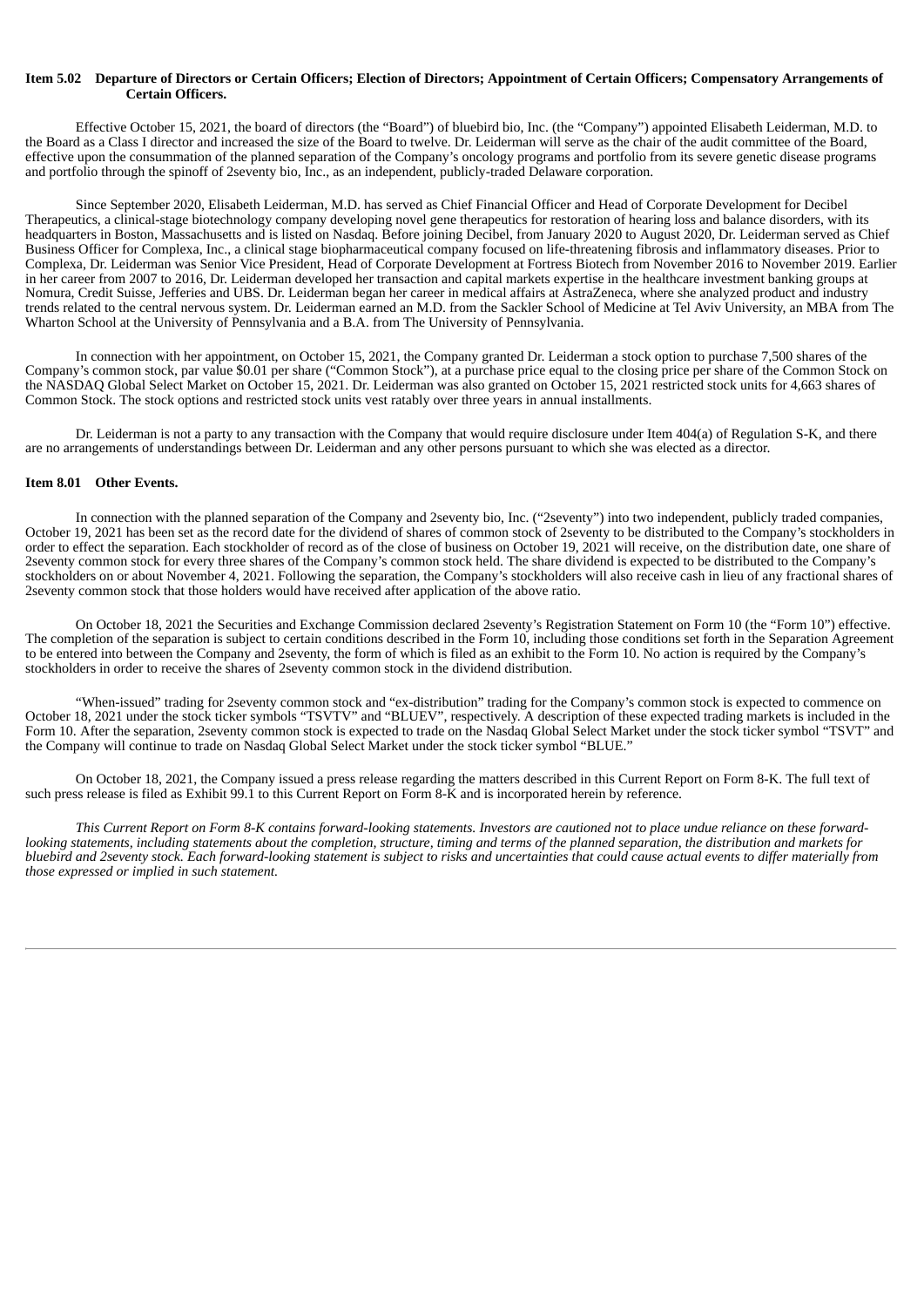Applicable risks and uncertainties include those related to the possibility that bluebird may not complete the separation on the terms or timing currently contemplated, if at all; and the risks listed under the heading "Risk Factors" and elsewhere in bluebird's Annual Report on Form 10-K filed with the SEC on February 23, 2021, and in bluebird's subsequent SEC filings, including SEC filings related to the planned separation, and in the Form 10. These forward-looking statements (except as otherwise noted) speak only as of the date of this Current Report on Form 8-K, and bluebird undertakes no *obligation to update these forward-looking statements.*

#### **Item 9.01 Financial Statements and Exhibits.**

(d) Exhibits

| <b>Exhibit</b> |                                                                             |
|----------------|-----------------------------------------------------------------------------|
| No.            | <b>Description</b>                                                          |
| 99.1           | Press release issued by bluebird bio, Inc. on October 18, 2021.             |
| 104            | Cover Page Interactive Data File (embedded within the Inline XBRL document) |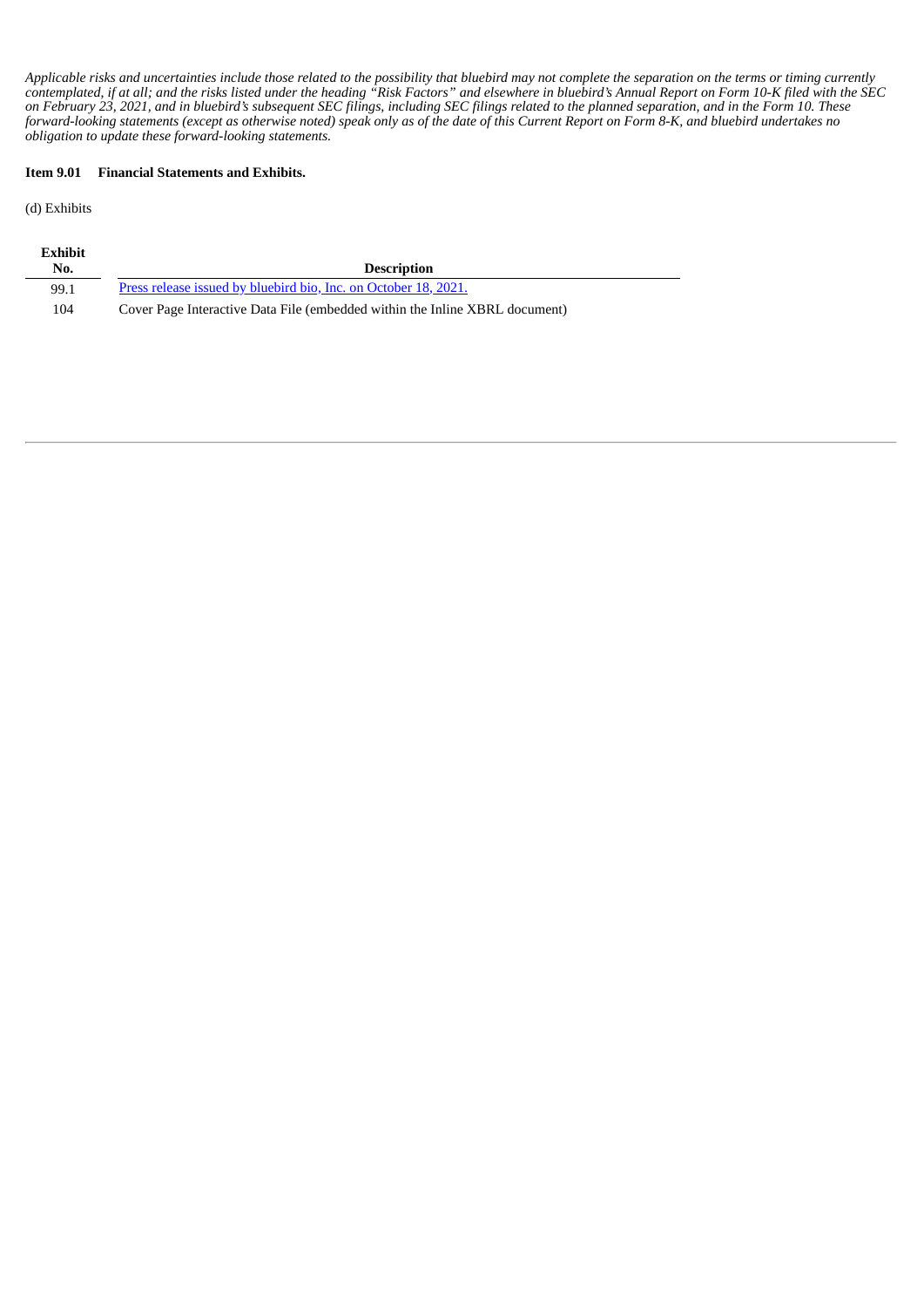#### **SIGNATURES**

Pursuant to the requirements of the Securities Exchange Act of 1934, the registrant has duly caused this report to be signed on its behalf by the undersigned hereunto duly authorized.

Date: October 18, 2021 **bluebird bio, Inc.**

By: /s/ Jason F. Cole

Jason F. Cole *Chief Operating and Legal Officer*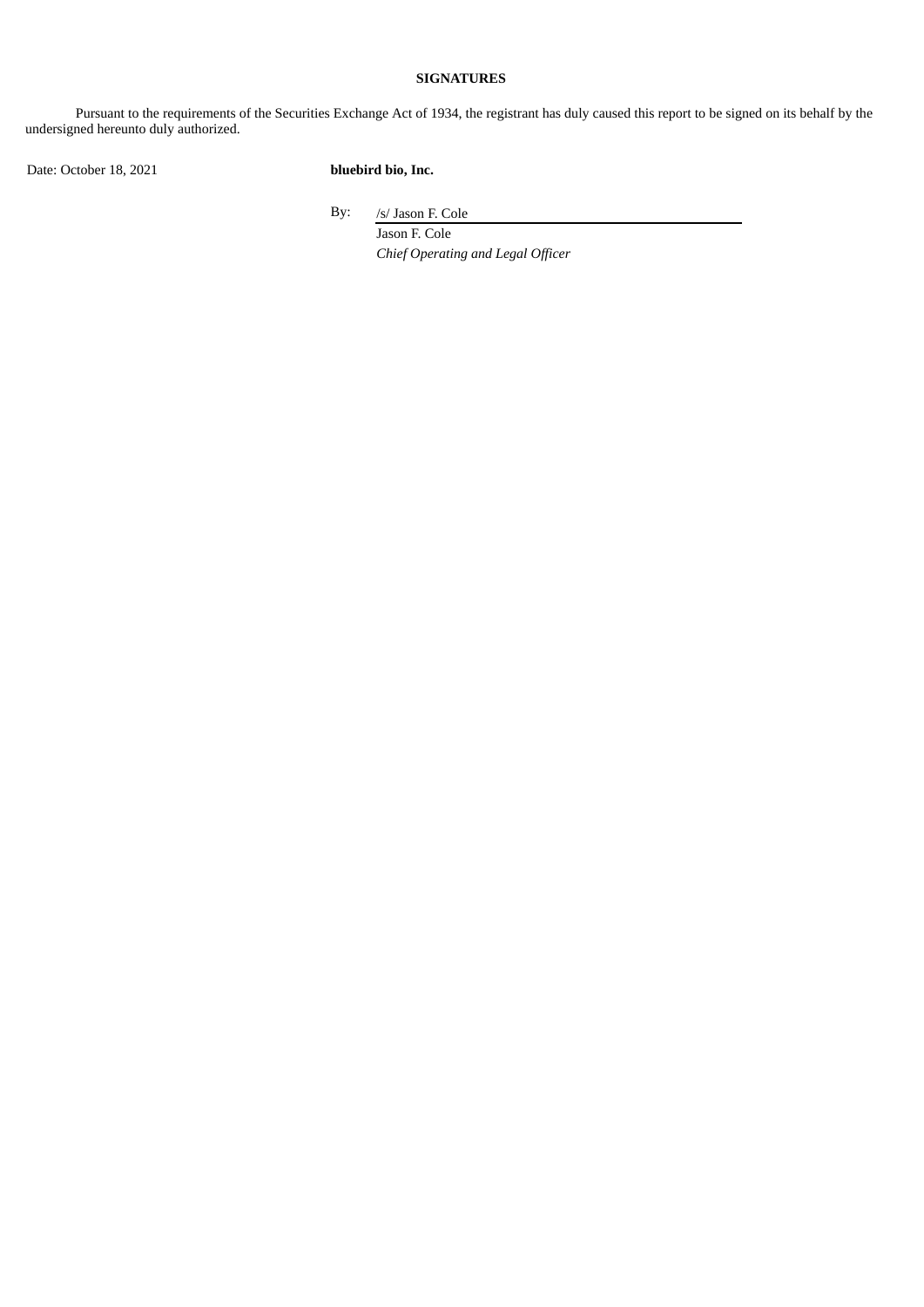#### **bluebird bio Sets Record Date and Distribution Date for Planned Business Separation**

<span id="page-4-0"></span>CAMBRIDGE, Mass.--(BUSINESS WIRE)--Oct. 18, 2021-- bluebird bio, Inc. (NASDAQ: BLUE) today announced that October 19, 2021 has been set as the record date for the dividend of shares of common stock of 2seventy to be distributed to bluebird stockholders in order to effect the separation of bluebird bio and 2seventy bio, Inc. into two independent, publicly traded companies.

Each bluebird bio stockholder of record as of the close of business on October 19, 2021 will receive, on the distribution date, one share of 2seventy common stock for every three shares of bluebird common stock held. The share dividend is expected to be distributed to bluebird stockholders on or about November 4, 2021. Following the separation, bluebird stockholders will also receive cash in lieu of any fractional shares of 2seventy common stock that those holders would have received after application of the 3:1 distribution ratio. No action is required by bluebird stockholders in order to receive the shares of 2seventy common stock in the dividend distribution.

Additionally, on October 18, 2021 the Securities and Exchange Commission declared 2seventy's Registration Statement on Form 10 (the "Form 10") effective. This Form 10 contains further information regarding bluebird bio's plans for a tax-free spin-off of its oncology programs and portfolio into 2seventy bio as a publicly traded company, including the conditions to completion of the separation.

"When-issued" trading for 2seventy common stock and "ex-distribution" trading for bluebird common stock is expected to commence on October 18, 2021 under the stock ticker symbols "TSVTV" and "BLUEV", respectively. A description of these expected trading markets is included in the Form 10. After the separation, 2seventy common stock is expected to trade on the Nasdaq Global Select Market under the stock ticker symbol "TSVT" and bluebird will continue to trade on Nasdaq Global Select Market under the stock ticker symbol "BLUE."

#### **About bluebird bio, Inc.**

bluebird bio is pioneering gene therapy with purpose. From our Cambridge, Mass., headquarters, we're developing gene and cell therapies for severe genetic diseases and cancer, with the goal that people facing potentially fatal conditions with limited treatment options can live their lives fully. Beyond our labs, we're working to positively disrupt the healthcare system to create access, transparency and education so that gene therapy can become available to all those who can benefit.

bluebird bio is a human company powered by human stories. We're putting our care and expertise to work across a spectrum of disorders: cerebral adrenoleukodystrophy, sickle cell disease, β-thalassemia and multiple myeloma, using gene and cell therapy technologies including gene addition, and (megaTAL-enabled) gene editing.

bluebird bio has an additional nest in Seattle, Wash. For more information, visit bluebirdbio.com.

Follow bluebird bio on social media: @bluebirdbio, LinkedIn, Instagram and YouTube.

bluebird bio is a trademark of bluebird bio, Inc.; 2seventy and 2seventy bio are trademarks of bluebird bio, Inc. until completion of the separation.

#### **Forward-Looking Statements**

This release contains "forward-looking statements" within the meaning of the Private Securities Litigation Reform Act of 1995. These statements include, but are not limited to: statements about the expected timing for completion of the distribution and separation; the tax free nature of the separation. Applicable risks and uncertainties include those related to the possibility that bluebird bio and 2seventy bio may not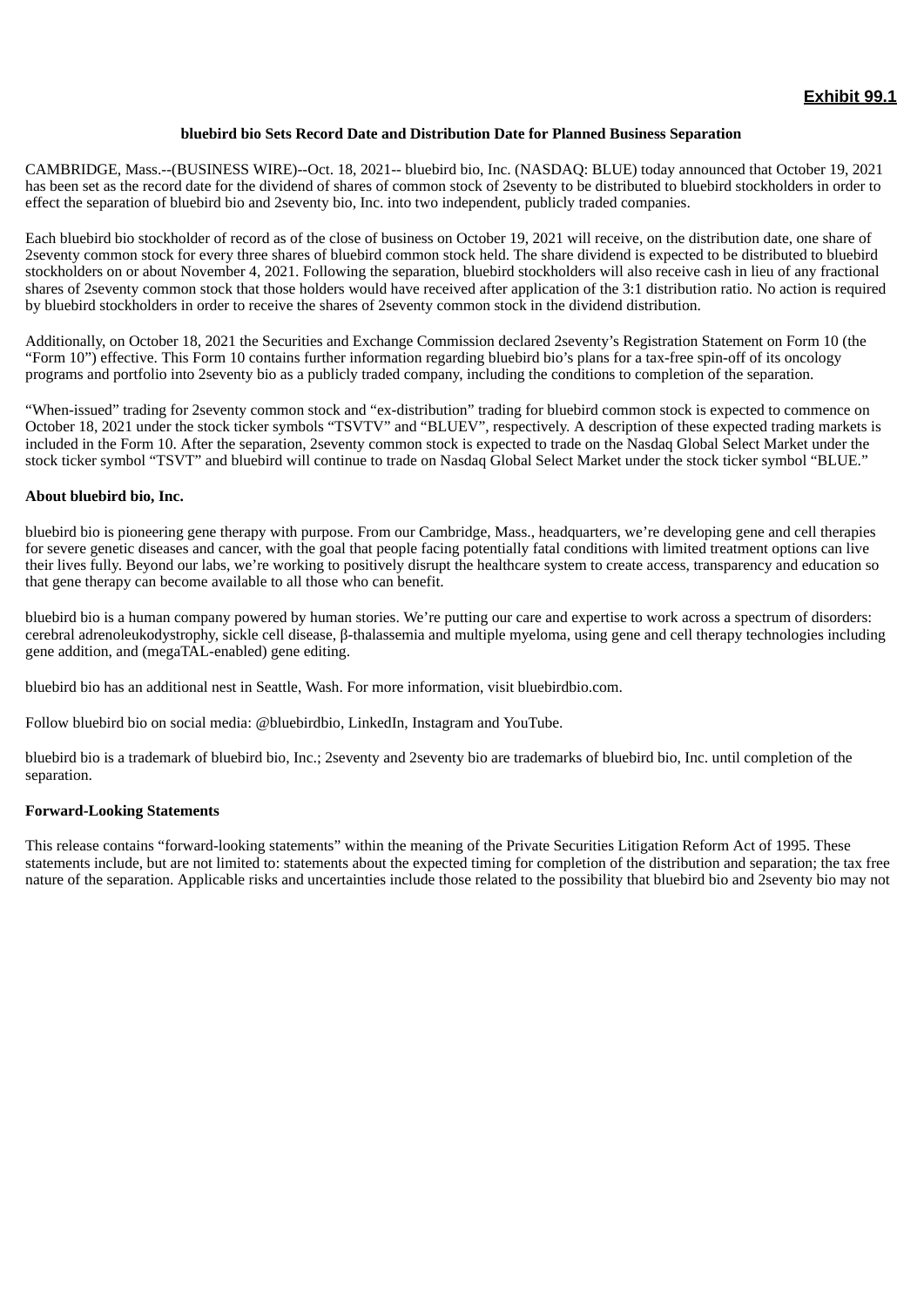complete the separation on the terms or timeline currently contemplated if at all, achieve the expected benefits of the separation, and that the separation could harm bluebird bio and/or 2seventy bio business, results of operations and financial condition; the risk that the transaction might not be tax-free; the risk that bluebird bio and 2seventy bio may be unable to make, on a timely or cost-effective basis, the changes necessary to operate as independent companies; 2seventy's lack of independent operating history and the risk that its accounting and other management systems may not be prepared to meet the financial reporting and other requirements of operating as an independent public company; the risk that dedicated financial and/or strategic funding sources may not be available on favorable terms; the risk that the separation may adversely impact bluebird bio's or 2seventy bio's ability to attract or retain key personnel; the risk that the separation may adversely impact the effectiveness of development and commercialization efforts by bluebird bio and/or 2seventy bio and their respective partners; the risk of possible disruption to bluebird bio's businesses as a result of the announcement or pendency of the separation; the risk that BLAs will not be accepted for filing by the FDA on the expected timeline, and the risk that bluebird bio and/or 2seventy bio do not receive regulatory approval for product candidates on the timeline that bluebird bio and/or 2seventy bio expect, or at all; and the risk that bluebird bio and/or 2seventy bio are unable to manage their operating expenses or cash use for operations. Any forward-looking statements are based on management's current expectations of future events and are subject to a number of risks and uncertainties that could cause actual results to differ materially and adversely from those set forth in or implied by such forward-looking statements. These risks and uncertainties include, but are not limited to, the risks that bluebird bio and 2seventy bio may not complete the separation on the terms or timeline currently contemplated if at all, achieve the expected benefits of a separation, and a separation could harm bluebird bio's and/or 2seventy bio's business, results of operations and financial condition; the risk that the transaction might not be tax-free; bluebird bio and/or 2seventy bio may be unable to make, on a timely or cost-effective basis, the changes necessary to operate as independent companies; 2seventy bio's lack of independent operating history and the risk that its accounting and other management systems may not be prepared to meet the financial reporting and other requirements of operating as an independent public company; dedicated financial and/or strategic funding sources may not be available on favorable terms; a separation or announcement thereof may adversely impact bluebird bio's ability to attract or retain key personnel; a separation may adversely impact the effectiveness of development and commercialization efforts by bluebird bio and/or 2seventy bio and their respective partners; bluebird bio's businesses may be disrupted as a result of the announcement or pendency of the separation; and the risk that bluebird bio is unable to realize the intended benefits of resizing and reshaping its workforce. For a discussion of other risks and uncertainties, and other important factors, any of which could cause bluebird bio's and/or 2seventy bio's actual results to differ from those contained in the forward-looking statements, see the sections entitled "Risk Factors" in the Form 10 and in bluebird bio's most recent Form 10-Q, as well as discussions of potential risks, uncertainties, and other important factors in bluebird bio's and 2seventy bio's subsequent filings with the Securities and Exchange Commission. All information in this press release is as of the date of the release, and neither bluebird bio nor 2seventy bio undertake any duty to update this information unless required by law.

#### **Investors & Media**

**For bluebird bio** Investors: Courtney O'Leary, 978-621-7347 coleary@bluebirdbio.com

Media: Sarah Alspach, 857-299-6198 sarah.alspach@bluebirdbio.com

**For 2seventy bio** Investors: Elizabeth Pingpank, 860-463-0469 epingpank@bluebirdbio.com